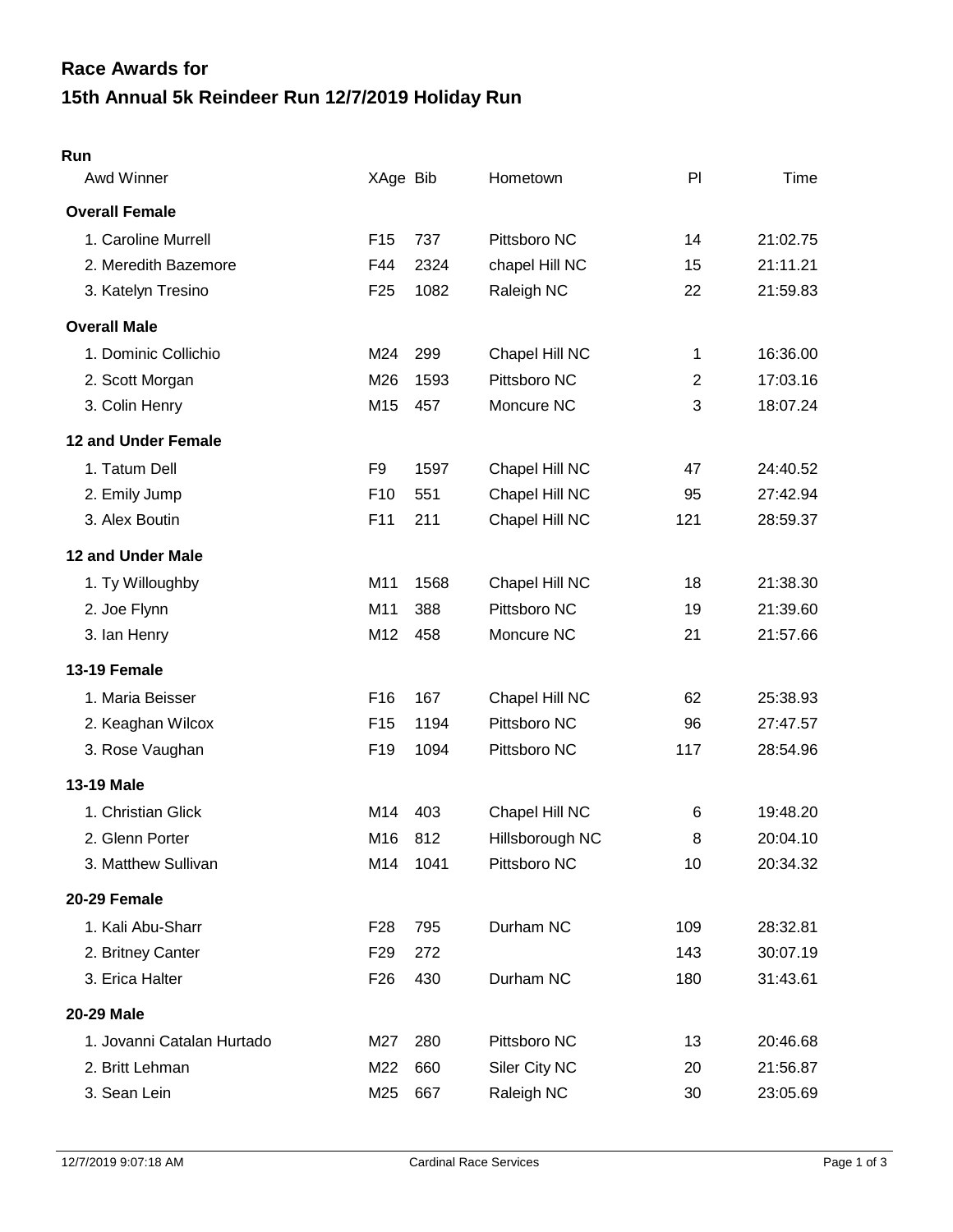## **30-39 Female**

| 1. JACLYN COOK             | F37             | 301  | Apex NC          | 56             | 25:13.75 |
|----------------------------|-----------------|------|------------------|----------------|----------|
| 2. Kate DiCato             | F33             | 341  | Pittsboro NC     | 57             | 25:25.28 |
| 3. Emma Lawson             | F32             | 645  | Sanford NC       | 63             | 25:45.71 |
| 30-39 Male                 |                 |      |                  |                |          |
| 1. Phil TRAVIS             | M34             | 3371 | Pittsboro NC     | 5              | 19:39.06 |
| 2. Abelardo Ramirez        | M32             | 843  | Siler City NC    | $\overline{7}$ | 19:50.18 |
| 3. Jose Ramirez            | M30             | 849  | <b>Staley NC</b> | 9              | 20:09.88 |
| 40-49 Female               |                 |      |                  |                |          |
| 1. Deborah Glick           | F49             | 404  | Chapel Hill NC   | 35             | 23:52.39 |
| 2. Christine Glass-Steel   | F45             | 402  | Chapel Hill NC   | 123            | 29:01.69 |
| 3. Melanie Thompson        | F43             | 1075 | Pittsboro NC     | 131            | 29:34.44 |
| 40-49 Male                 |                 |      |                  |                |          |
| 1. Darren Dlugo            | M40             | 343  | Chapel Hill NC   | 4              | 19:27.90 |
| 2. Erik Kristiansen        | M42             | 618  | Chapel Hill NC   | 11             | 20:43.38 |
| 3. Michael Pearson         | M40             | 782  | Chapel Hill NC   | 12             | 20:43.67 |
| 50-59 Female               |                 |      |                  |                |          |
| 1. Cari Soleo              | F <sub>51</sub> | 1011 |                  | 32             | 23:32.20 |
| 2. Liz Carey               | F <sub>58</sub> | 3364 | Pittsboro NC     | 82             | 26:43.49 |
| 3. Lenore Yarger           | F50             | 1595 | Siler City NC    | 170            | 31:30.24 |
| 50-59 Male                 |                 |      |                  |                |          |
| 1. Mitch Radella           | M54             | 837  |                  | 42             | 24:17.80 |
| 2. Paul Prado              | M53             | 817  |                  | 50             | 24:49.99 |
| 3. Duncan Murrell          | M51             | 738  | Pittsboro NC     | 61             | 25:35.06 |
| 60-69 Female               |                 |      |                  |                |          |
| 1. Karen Jackson           | F62             | 516  |                  | 60             | 25:33.69 |
| 2. Diane Jacobs            | F61             | 3362 | Chapel Hill NC   | 81             | 26:43.49 |
| 3. Barbara Mathews         | F61             | 684  | Pittsboro NC     | 92             | 27:33.17 |
| 60-69 Male                 |                 |      |                  |                |          |
| 1. Randy Kauftheil         | M61             | 562  | Chapel Hill NC   | 64             | 25:48.45 |
| 2. David Harris            | M60             | 444  |                  | 98             | 27:50.29 |
| 3. Paul Stratton           | M64             | 1026 | Pittsboro NC     | 128            | 29:25.32 |
| <b>70 and Above Female</b> |                 |      |                  |                |          |
| 1. Marion Haywood          | F72             | 449  | Chapel Hill NC   | 303            | 39:07.06 |
| 2. Kathy Mihalek           | F71             | 706  | Pittsboro NC     | 413            | 54:40.85 |
| 3. Dorit Kagy              | F78             | 3369 | Siler City NC    | 429            | 58:20.87 |